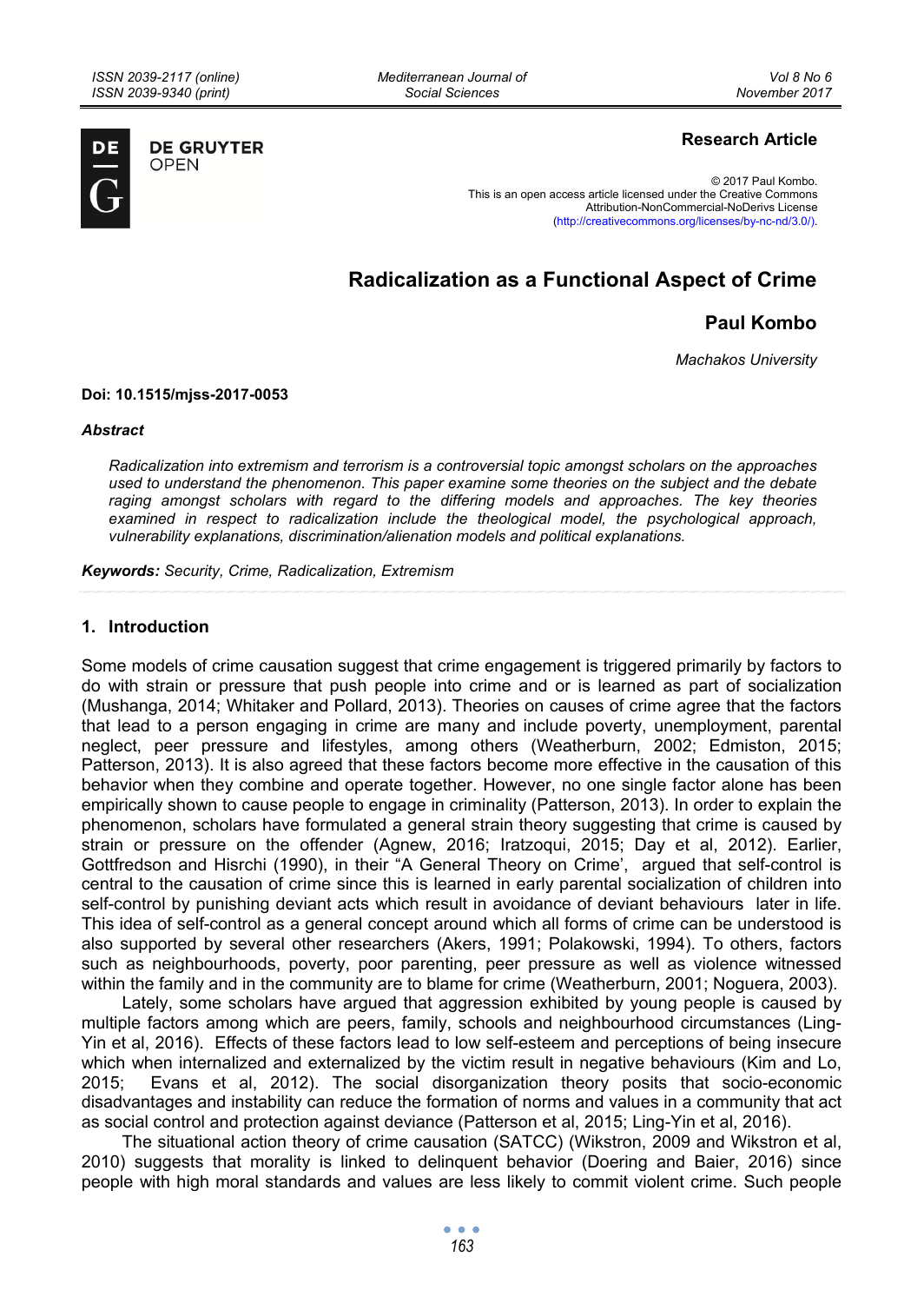possess empathy that makes them sympathetic to would-be victim. The theory has some similarities with the general theory of crime in that it acknowledges early socialization in morality. Forde and Kennedy (2016), while agreeing that Gottfredson and Hirschi's General Theory of Crime (1994), offered many insights into the likely causes of criminal behavior, suggested that it failed to acknowledge that past experience, lifestyle and learning influenced propensity to commit crime. They also faulted the general theory for not clearly showing the link between propensity and opportunity to commit crime. Exposure to violence in neighborhoods, Bowen and Bowen (1999) argued, influences the emotional and behavioural characteristics of students towards criminality. The Situational Action Theory is useful for examining underlying psychological patterns behind actions of committing crime in that they explain what goes on in the mind of a person in deciding whether or not to commit crime.

The routine activity theory has identified neighbourhoods as an important factor that contributes to crime despite being initially not recognized as such (Mustaine et al, 2012). Characteristics of neighbourhoods that have been researched include poverty, unemployment, schools, abandoned buildings as well as poor street lighting since they are related to victimization (Skogan, 1990; Mustaine and Tewksbury, 1998a). These neighbourhood characteristics offer opportunities for offenders and victims to be present in one area thus increasing potential victimization risks (Mustaine et al, 2012). Other research posits that neighborhoods in which young people grow up in also influence their developmental directions later in life. For example, according to Wilson's (1975) theory of neighborhood effects, adolescents growing up in disadvantaged neighborhoods are likely to develop deviant values and behaviours (Wilson, 2013; Stewart and Stewart, 2007).This model helps in explaining the factors that can drive a person to engage in deviant behaviour.

## **2. Research Methodology**

This study was conducted in two public universities namely, Machakos University (MU) and South Eastern Kenya University (SEKU). Two approaches were used in this study to examine radicalisation studies (Creswell, 2013;). On the one hand, are models defining radicalisation as a process using theological and vulnerability models claimed to be used to justify counterterrorism measures. The second model comprises critiques who have questioned counterterrorism approaches based on these factors. Mainly using the qualitative approach of data collection, the study used a questionnaire with carefully formulated questions to elicit rich information for analysis (Ritchie et al, 2013; Kothari, 2005).

### **3. Theories of Crime Causation**

Gottfredson and Hirschi (1990) define crime as 'acts of force or fraud undertaken in pursuit of selfinterest". Researchers have categorised crime theories according to the approaches used for studying the issue. A theory is described by Akers (2013) as a set of related statements that explain how two or more events or factors are connected to each other. For example some have described types of crime theories according to the individual model which include factors like personal decision to commit a crime as a result of an opportunity and the expected benefit and possible cost of apprehension. Crime causes are also studied using sociological explanations which comprise conditions, culture, and economic factors (Gabor, 2010). Social disorganisation theories posit that poor neighbourhoods are potential environments where delinquency can thrive due to poverty (Edmiston, 2015).

The neighbourhood model views crime causation as comprising several strands notably how the influence of peers, family members, social organisation surrounding the individual influence and shape criminal behaviour in the youth (Livingston et al, 2014). The theory also explains the effect of how the involvement of siblings and parents in crime can influence an individual to participate in violence and crime (Bannister et al, 2010). Wikstrom et al and others (Wikstron, 2012; 2010; Maimon and Browning, 2010, Miller, 2013)) described situational characteristics that provide the circumstances for offending by adolescents as consisting of presence of peers, absence of adults,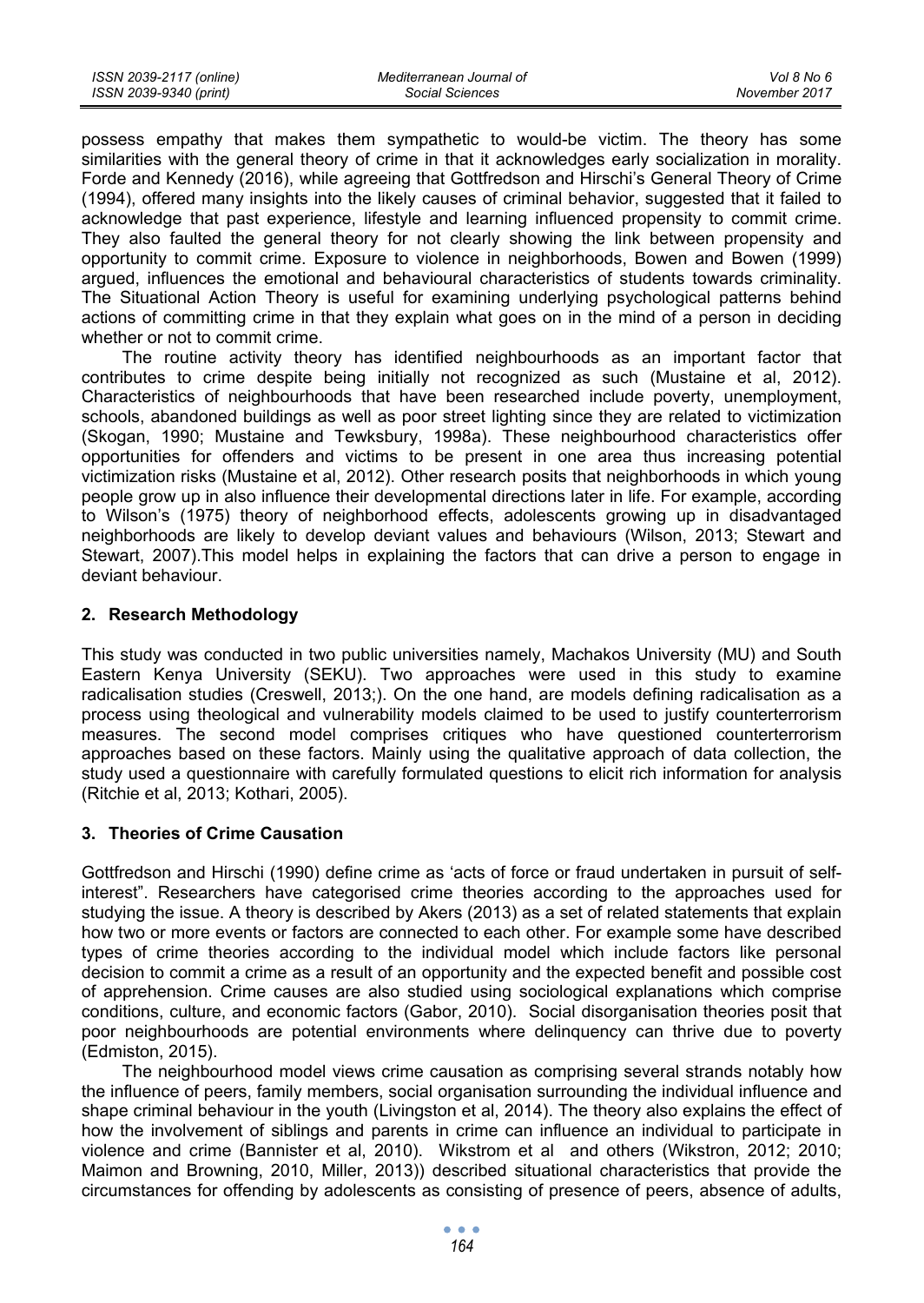involvement in unsupervised activities, presence in a public place and use of alcohol or drugs. These models have some common characteristics to the routine activities theory that argues that crime occurs where there is convergence of potential offenders and suitable targets without guardians (Felson, 1979). A neighbourhood where there are many young adults and operation of many bars are considered suitable places for criminal behaviour since large numbers of potential offenders and targets are present at the same place and time (Raleigh and Galster, 2012). This explanation is consistent with the life-style exposure theory that suggests that different life-styles can result in differences in victimisation depending on the different places, times and proximity to offenders (Miethe and Meier, 1994).

These theories fit in well with the rational choice theory which holds that an offender makes rational choices when committing crime, a model that has been used by law enforcement and security organisations to formulate control measures utilised to make it hard for criminals to access or penetrate a target, a method called target hardening. Crime explanations offered by proponents of the routine activities theories, first developed by Felson and Clarke (1978), do not focus on explanations of crime being caused by conditions such as poverty, unemployment and family dysfunction but instead argue that crime is present in everyday situations since offenders are average people. Felon's routine activity theory proposed that crime occurs when offenders come across valuable targets at a place and time without guardians to protect (Rock, 2009).

Other explanations such as the Social Disorganisation, Social Capital and Collective Efficacy theories have been grouped under the Social Integration theories since they explain aspects of neighbourhood and the community in relation to crime occurrence (Gorman et al (2013). Researchers using these approaches have elucidated their conceptualisations through the Routine Activities and Crime Potential Theories both of which place importance of places where crime can occur and interactions between potential offenders and potential victims as the common ingredients and how people make use of the spaces around them. Other criminology research focuses on the kinds of pressures that push people to commit crime, and the socialising especially of children to learn criminal behaviour or to refrain from it (Agnew, 2016).

'A General Theory of Crime' by Gottfredson and Hisrchi (1994) argued that people with low self-esteem tended to be more predisposed to behaviours of impulsiveness and insensitivity towards others and therefore likely to commit crime. Forde and Kennedy (2006), in their study, found that while Gottfredson and Hirschi's general theory offered insights as to the proneness to commit crime, it did not explain whether childhood socialisation could affect propensity to commit crime. They suggested that the way to remedy this weakness is to change the variables of selfcontrol and opportunity to commit crime and to improve anger management. Agnew (2006) argues that the behavioural approach is explained by three main theories namely: the strain theoriesfocusing on the strains and stressors that drive or force people into criminal behaviour as a coping mechanism, the social learning theories-people acquire criminal behaviours because they learned them early in life and the control theories-focusing on the kinds of controls that refrain people from crime (Agnew and Brezina, 2015; Akers, 2009).

Criticisms of these theories are that they do not explain all the variations in crime given that most people do not respond to pressures and attractions for crime even though they may have low self-esteem (Agnew, 2016). The perceived deficiencies in these theories have given rise to several lines of research, for example, resilience research which holds that factors like temperament and self-esteem influence response to pressures and attractions (Losel and Bender, 2003; Rutter, 2006). Other approaches include the psychological research which describes how traits such as negative emotions, hostile interpretation of others intentions, and the biological research concerned with genetic factors that influence response to criminal pressures and attractions (Beaver et al, 2015). Despite the criticisms of these early theoretical models, they serve as good starting points for understanding some of the behaviours that can lead to criminal acts. With this illumination of the issues, more research has been constructed based on their building blocks which promise to show a clearer picture of causes of crime.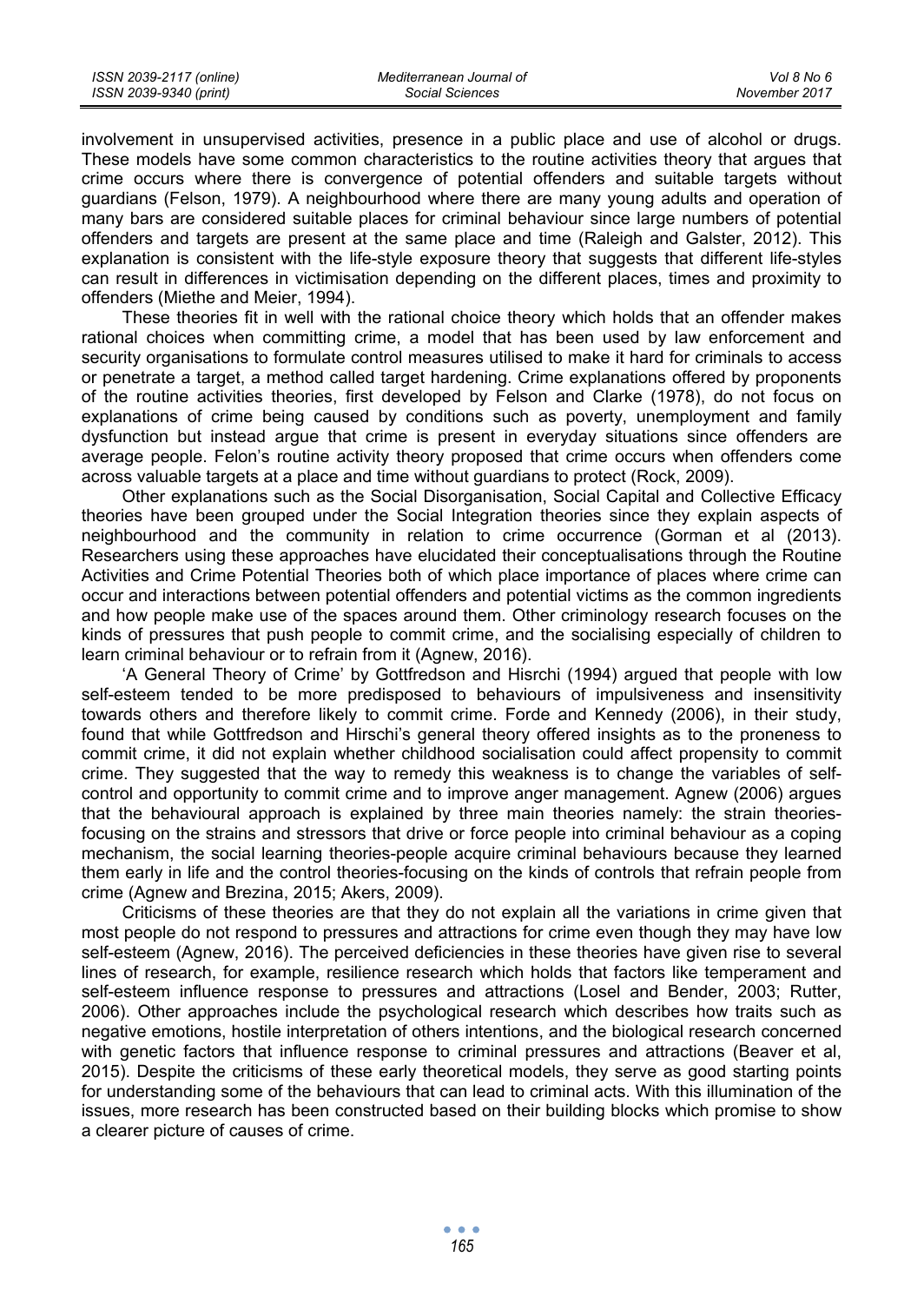### **4. Theory of Crime Resistance and Susceptibility**

To deal with the noted deficiencies in the three major theories on crime, the Theory of Crime Resistance and Susceptibility (TCRS) has been advanced. The theory, proposed by Agnew (2016), looks at four factors it regards as playing a key role in determining resistance and susceptibility to criminogenic events and conditions: These include negative reaction to events, that is, negative interpretation of events and conditions as bad and unjust may make one angry and inclined to be aggressive or rebellious. This is influenced by factors such as anger, hostile attribution of intention on others, sensitivity to injustice, among others (Simons et al, 2011; Losel and Bender, 2003; Bondu and Elsner, 2015). People can learn to be negative about issues which they regard as unfair or unjust or learn to react aggressively to events they interpret as a slight on their masculinity or other vanity because they believe that the best way to deal with them is to be aggressive and rebellious (Felson et al, 2012).

The theory further posits that materialistic and pleasure seeking that is not earned through hard work and sacrifice, consisting of material possessions, power, prestige, thrills, excitement and physical pleasure can tempt someone to engage in criminal acts (Ksendzova et al, 2015; Taylor and Eitle, 2015).The other element of the theory posits that social support and self-efficacy that provides encouragement, skills and resources for coping with strains can significantly counter the mental need for resorting to criminal behaviours (Babdura, 2012; Brezina, Tekin, and Topalli, 2009). Some people are more sensitive than others to factors such as criminal or prosocial influences based on whether they are amongst high or low criminogenic environments which can account for engaging or not engaging in criminal acts. Some controversial research claims that this trait of high sensitivity has genetic origins (van Ijzendoorn et al, 2012). Other researchers, however, see it as influenced by factors such as social learning, pressure to conform to a new culture, and a strong desire for social acceptance (Hughes and Short, 2014). The explanations given by the Theory of Crime Resistance and Susceptibility offers insights into the kinds of behaviours and emotions that people can experience or learn or be exposed to which can lead to engaging in criminal acts. This is important for understanding why some people tend to involve themselves more readily to crime than others.

Another way to understand crime and victimization is by using the routine activity theory which has as its central argument that criminal activity occurs when offenders and victims intersect in the absence of guardians (Mustaine et al, 2012, citing Lauritsen et al, 1991). The theory, though criticized for failing to examine the important roles of both offenders and victims, holds that people who spent much time close to each other are often involved in offending and victimization amongst themselves. This can be applied to a married couple or to an environment such as a university campus where a large population of students spent much time close together, hence bringing potentially large concentrations of offenders and victims to one place, thus increasing the incidents of offending and victimization (Fisher et al, 1998). This theory can be applied to design measures for controlling behaviours in places where many people interact as a crime prevention method.

### **5. Exposure to Violence and Environmental Influence**

Family and parenting factors have been shown to shape children's propensity to anti-social behaviour. Children who are exposed to violence within their own homes or witness the same in the community where they live are more likely to acquire similar behaviours later in life (Delisi and Vaughn, 2016; Margolin and Gordis, 2000). This exposure to violence shapes their views of the world as a place where you have to use violent means to achieve what you want in life. Secondly, such children learn to use violence as a defence mechanism (Kim and Lo, 2015). Theoretical models have been formulated to show that aggressive children and adolescents are more likely to engage in other forms of deviant behaviour which is linked to their neighbourhoods (Moore et al, 2014). A framework showing this relationship was formulated by Jencks and Mayer (1990) comprising five factors namely availability of resources, community social organisation, deviant neighbours and peers, competition for resources and poverty to explain the link between deviant behaviour and neighbourhoods. A similar framework consisting of three mechanisms was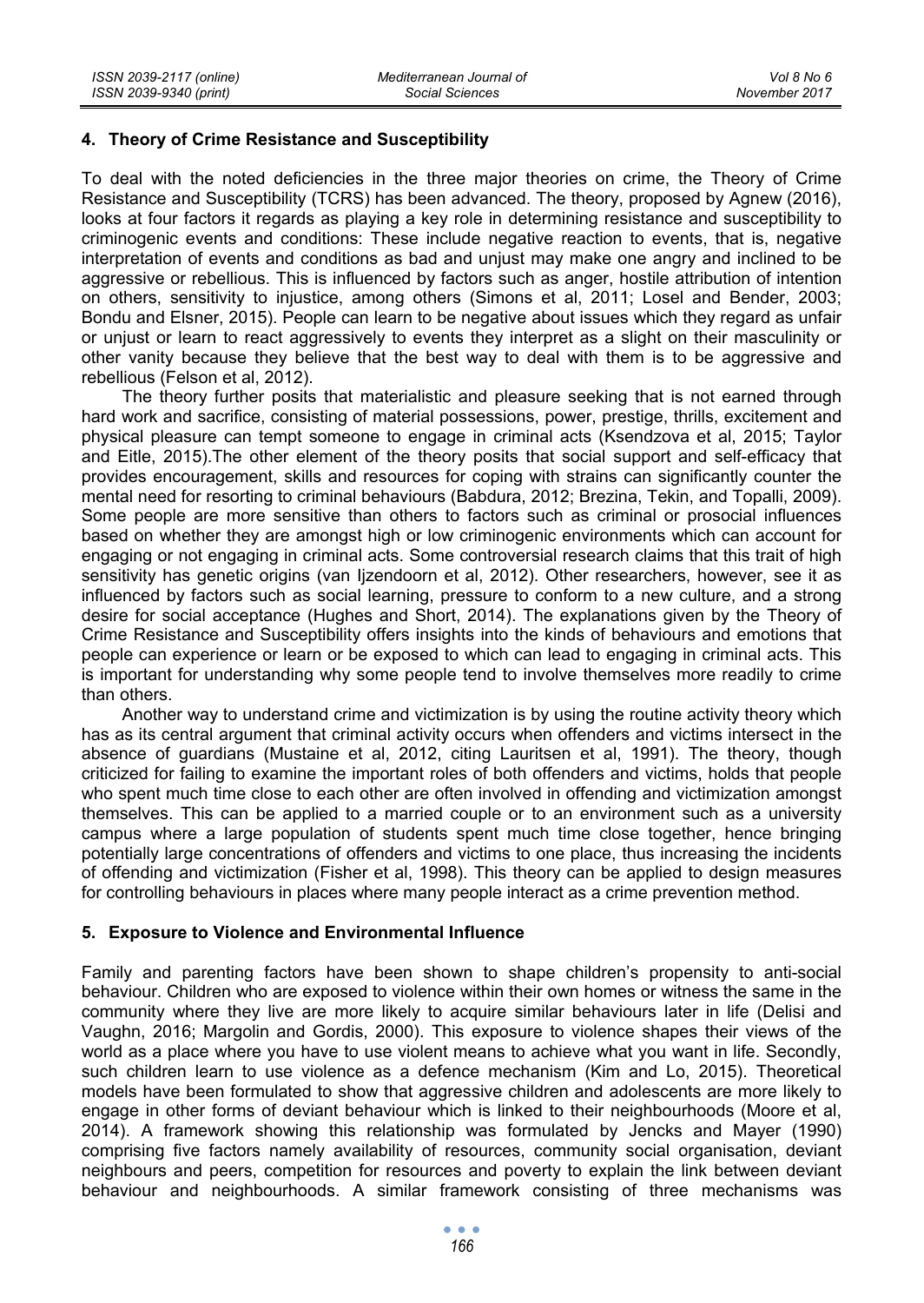| ISSN 2039-2117 (online) | Mediterranean Journal of | Vol 8 No 6    |
|-------------------------|--------------------------|---------------|
| ISSN 2039-9340 (print)  | Social Sciences          | November 2017 |

formulated by Leventhal and Brooks-Gunn (2000) to demonstrate how these factors influence crime in neighbourhoods. These factors are the quality of relationships and parental and community support, the norms and collective efficacy to control behaviour and availability, quality, and accessibility of health care, education, recreation, employment opportunities. This can be applied to create policies for mitigating such adverse situations.

Unprovoked aggression could be a result of earlier victimisation in which the perpetrator is involved in revictimisation behaviour. One of the ways to explain this behaviour is through the Social Information Processing Theory (SIPT) that posits that adolescents exposed to violence at an early age are likely to view ambiguous situations as threatening by exhibiting aggression (Quille and Grffin, 2009). Some researchers have focused on personal characteristics, environmental and communal factors to explain origins of crime. Such researchers have held as their focus personal characteristics as poverty, unemployment, overcrowding and neighbourhood structures as important for understanding causes of crime (Mustaine and Tewksbry, 2000). These two posit that few researchers have tried to identify any overlap between offending and victimisation. They have argued, using the routine activity theory, that the likelihood of crime increases when there is frequent contact between offenders and victims and have advanced that a neighbourhood would be such a contact area.

The Situational Action Theory of Crime Causation (STCC) (Doering and Baier, 2016, citing Wikstrom, 2009; Wikstrom et al, 2010), links criminal behaviour and delinquency to morality. The theory suggests that criminality is caused by bad morals and that people commit crimes as a choice from other alternatives. Therefore, it is argued, moral standards of a person determine their likelihood of engaging in crime or not (Doering and Baier, 2016. The situational and environmental approaches shed light into factors and situations that contribute to crime mentality and are important in helping us to understand the various factors and influences that are underlying some forms of crimes. The theory has benefit for addressing learning processes to include aspects of moral training.

### **6. Social Disorganization Theory**

The theory has its origins in the study on criminality in Chicago City in the early 1900s which showed disparities in crime rates in certain of its neighbourhoods. Social organization is said to exist when there is agreement on common norms and values, cohesion among residents and regular interaction amongst residents. (Kubrin and Wo, 2016). When these characteristics are present, they ensure informal control which is important for solving community problems including crime (Shaw and McKay, 1969). According to the social disorganization theory, socially disorganized neighbourhoods have less informal control and are likely to experience increased crime with characteristics such as poverty, unemployment and family disruption. Social ties and informal control have been shown to be important factors for understanding social disorganization but lately additional dimensions have been included namely collective efficacy, social capital and social networks (Kubrin & Wo, 2016). Collective efficacy comprises the willingness and trust to intervene on behalf of the common good as a way of achieving social control for preventing crime in the neighbourhood (Sampson and Groves, 1989). The other aspects of collective efficacy are cohesion and mutual trust and sharing common goals for the purpose of addressing community issues together. Sampson and Groves showed that these were prerequisites for achieving lowered crime rates in the neighbourhood.

The social disorganization theory sheds light into the ways in which communities exist as social units capable of regulating their affairs including crime prevention through social control. This can help policy makers to identify ways in which governments and other bodies can intervene in ways aimed at boosting the capacities of such communities to be self-independent as a method of lowering crime.

### **7. Theorizing Radicalisation**

Radicalisation issue has received divergent views from criminology and securitisation researchers.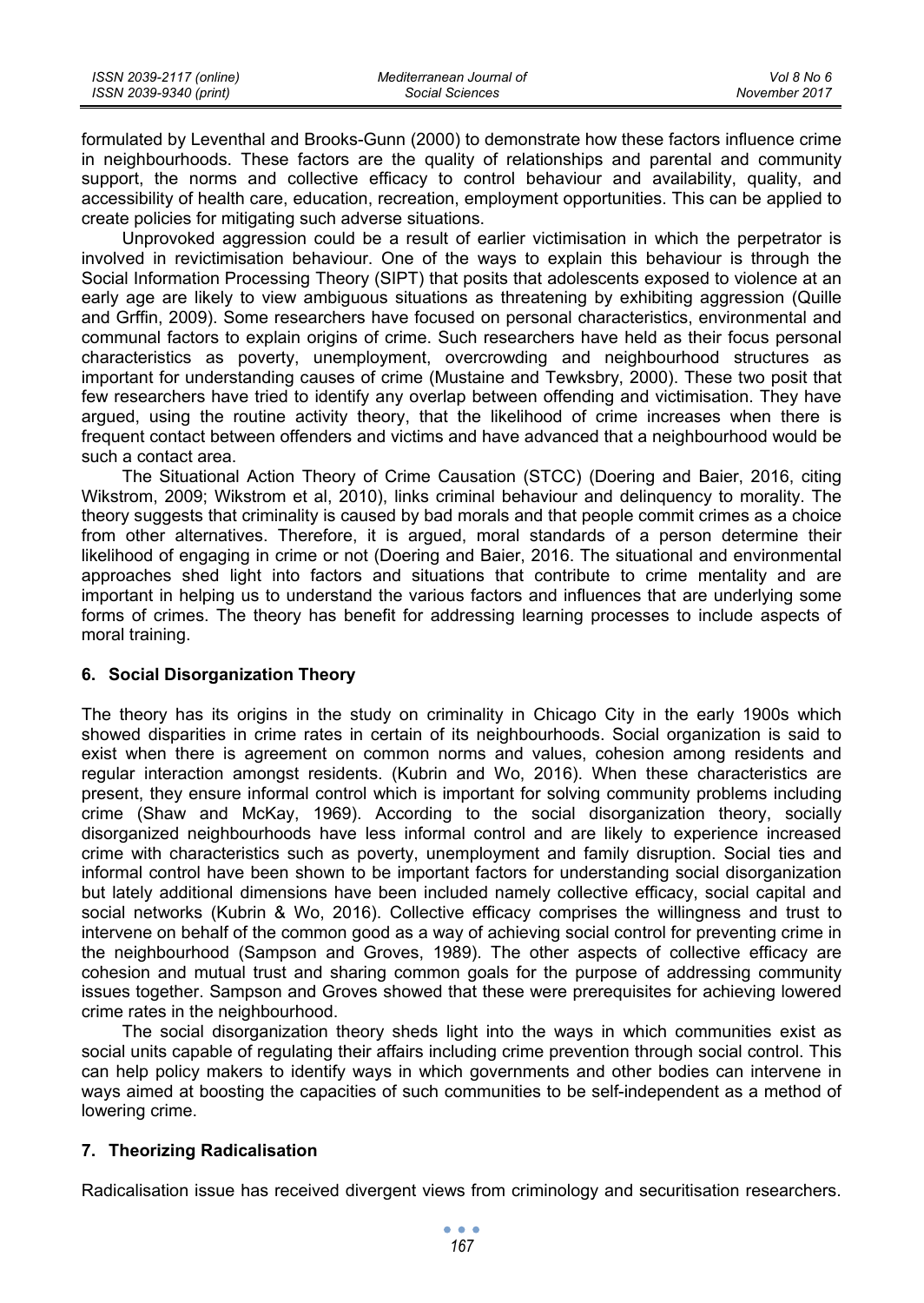| ISSN 2039-2117 (online) | Mediterranean Journal of | Vol 8 No 6    |
|-------------------------|--------------------------|---------------|
| ISSN 2039-9340 (print)  | Social Sciences          | November 2017 |

Some have argued that radicalisation is caused by grievances and vulnerabilities (Borum, 2011; Wiktorowicz, 2005; Bizina and Gray, 2014; Brown and Saeed, 2015), while others suggest radicalisation is driven by the Jihadi-Salafi ideology that seeks to purify Islam (Blanchard, 2007). The opposing view sees the explanation of radicalisation from theological and ethnic approaches as being problematic in that the meaning of the term radicalisation is unclear (Coppock and McGovern, 2014; Heath-Kelly, 2013; Kundnani, 2015; Hussain and Bagguley, 2012). The radicalisation debate is riven with controversy where one school argues it is a process that progresses through stages whilethe other viewpoint sees these explanations of a radicalisation process approach as a narrative to justify securitisation of some communities and religions (Sageman, 2006).

Theoretical approaches about how young people get inducted into deviant and criminal behaviours may not give a good understanding of how radicalisation into extremism, which can manifest itself in terrorism, occurs (Christmann, 2012). Theoretical models of radicalisation suggest that grievances and vulnerabilities are transformed into hatred which can materialise in some people through committing terrorist acts (Borum, 2011). Some researchers of modern terrorism claim that radicalisation is driven by the Jihadi-Salafi ideology which seeks to purify Islam of western culture (Blanchard, 2007). Definitions of radicalization among security agencies is problematic because of the lack of clarity in the meaning of the term which can allow for differing interpretations with the potential for widening of its applicability by government agencies (Coppock and McGovern, 2014). The issues of contention revolve around approaches that focus on psychological and social factors that some scholars attribute as the main contributors to extremism while ignoring or paying meagre attention to other factors such as political acts and policies of Western countries that are claimed by others as the root causes of the problem (Sageman, 2008).

### **8. Stages of Radicalisation Model**

Theories on radicalisation, the process through which some researchers claim a person is introduced into an extremist mind-set, advance the idea of stages leading to eventual acceptance into terrorist activity. Wiktorowicz (2005) uses the four stage model of radicalisation namely: cognitive opening, religious seeking, frame alignment, and socialisation (King and Taylor, 2011). These stages are triggered in sequential order starting with the cognitive opening that could be some crisis in one's life like a job loss or discrimination experience or victimisation or impressions gained from discussion with a member /s of Islamic extremists. The second stage is the religious seeking which is precipitated by the first stage, setting the stage for inculcating worldviews promoted by the extremist group through debate and discussions. At this stage, the target is comparing his own views with those promoted by the extremist group, a step where there is frame alignment at and differing to the group expertise of the group. The last stage is when the target has internalised group ideology resulting in his/her individual identity being reformulated. At this point the person officially joins the extremist group.

#### **9. The Staircase Model of Radicalisation**

Moghaddam's (2005) staircase to terrorism model, which is similar to the stages model, progresses from the first floor through six stages to the top at which the person in question may or may not progress to the final stage of accepting involvement into terrorism (King and Taylor, 2011). Explaining his theory, Moghaddam proposes that people who experience deprivation will be motivated to try and improve their lot through social mobility and procedural justice. If the group views the system to be unfair or that it does not promote social justice, they may feel discontented and move to the next stair. At the next stair, people start blaming the perceived cause of their problems, a state, an individual or other entity. Some of the group members may now resort to radical measures to redress their grievances with disparate factions among the group starting to put aside differences for the good of the bigger group. Those who progress to the fifth stair, which is the last floor, are the committed ones ready to commit terrorist attacks.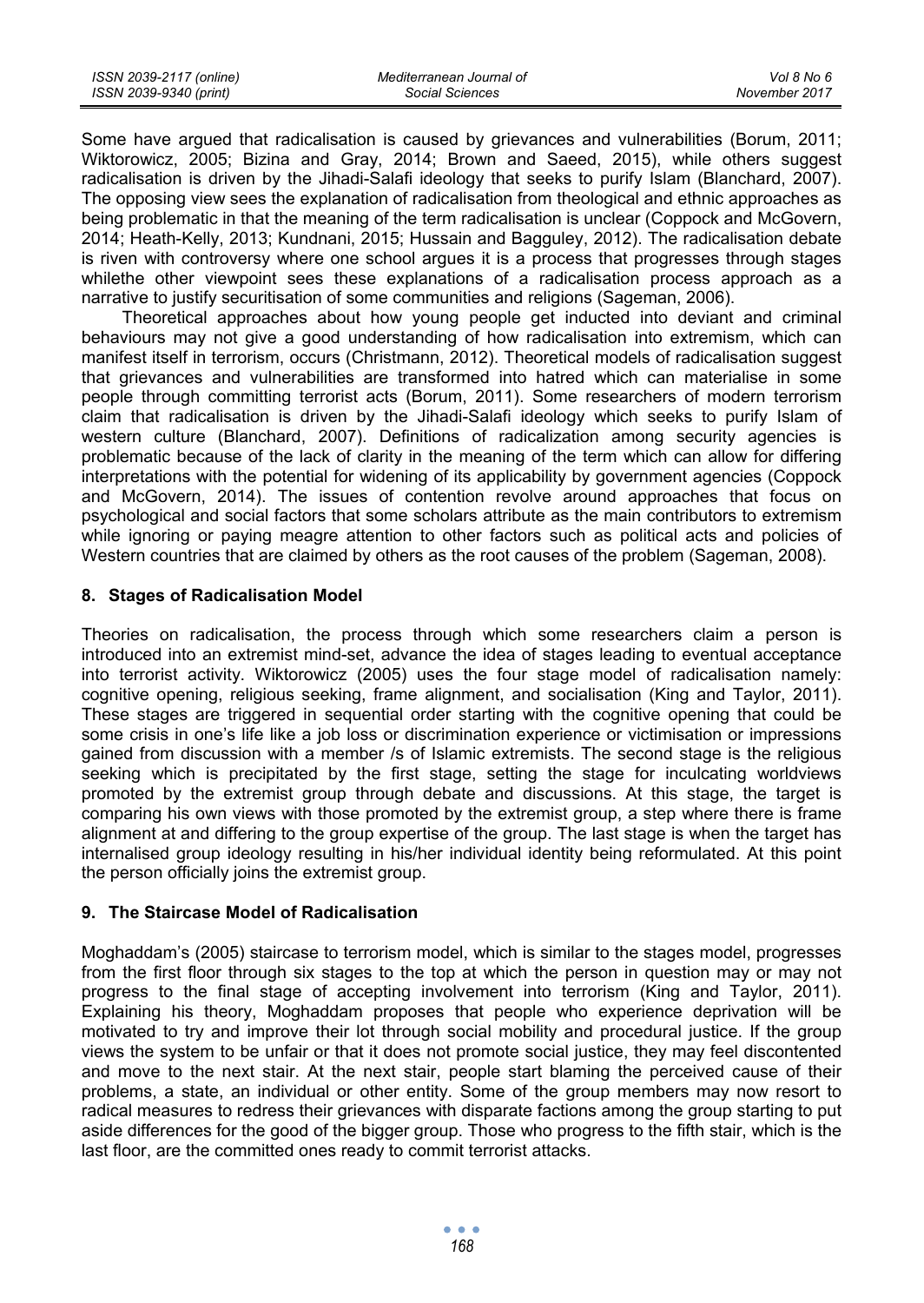## **10. Conclusion**

The two perspectives of the processes of radicalisation help us to understand how people react to recruitment efforts by terror groups and hence address the underlying issues that could convince a potential recruit to accept to join such a group. It helps policy makers to identify the types of policies that can trigger extreme reactions in certain groups among some communities so that such policies can be moderated to exclude the negative approaches.

# **References**

Agnew, R. (2016). A Theory of Crime Resistance and Susceptibility. *Criminology*, *54*(2), 181-211.

Akers, R. L. (1991). Self-control as a general theory of crime. *Journal of Quantitative Criminology*, *7*(2), 201- 211.

Bizina, M., & Gray, D. H. (2014). Radicalization of Youth as a Growing Concern for Counter-Terrorism Policy. *Global Security Studies*, *5*(1), 72-79.

Borum, R. (2011). Radicalization into violent extremism II: A review of conceptual models and empirical research. *Journal of Strategic Security*,*4*(4), 37.

Boutwell, B. B., Barnes, J. C., Beaver, K. M., Haynes, R. D., Nedelec, J. L., & Gibson, C. L. (2015). A unified crime theory: The evolutionary taxonomy.*Aggression and violent behavior*, *25*, 343-353.

Brown, K. E., & Saeed, T. (2015). Radicalization and counter-radicalization at British universities: Muslim encounters and alternatives. *Ethnic and Racial Studies*, *38*(11), 1952-1968.

Brezina, T., & Topalli, V. (2012). Criminal self-efficacy exploring the correlates and consequences of a "successful criminal" identity. *Criminal Justice and Behavior*, *39*(8), 1042-1062.

Christmann, K. (2012). Preventing Religious Radicalisation and Violent Extremism: a systematic review of the research evidence.

Cohen, L. E., & Felson, M. (1979). Social change and crime rate trends: A routine activity approach. *American sociological review*, 588-608.

Commission for University Education, (2016).

Cooley-Strickland, M., Quille, T. J., Griffin, R. S., Stuart, E. A., Bradshaw, C. P., & Furr-Holden, D. (2009). Community violence and youth: Affect, behavior, substance use, and academics. *Clinical child and family psychology review*, *12*(2), 127-156.

Coppock, V., & McGovern, M. (2014). 'Dangerous Minds?' Deconstructing Counter‐Terrorism Discourse, Radicalisation and the 'Psychological Vulnerability of Muslim Children and Young People in Britain'. *Children & Society*, *28*(3), 242-256.

Creswell, J. W. (2013). *Qualitative inquiry and research design: Choosing among five approaches*. Sage.

Crone, M. (2016). Radicalization revisited: violence, politics and the skills of the body. *International Affairs*, *92*(3), 587-604.

Edmiston, K. D. (2015). Property Conditions and Neighborhood Crime. *Available at SSRN 2567835*.

Edwards, G. (2014). *Social movements and protest*. Cambridge University Press.

Felson, M. (1995). Those who discourage crime. *Crime and place*, *4*, 53-66.

Fisher, B. S., & Sloan, J. J. (2013). *Campus Crime: Legal, Social, and Policy Perspectives*. Charles C Thomas Publisher.

Gottfredson, M. R., & Hirschi, T. (1990). *A general theory of crime*. Stanford University Press.

Guardian/ICM Poll (2004): Radicalisation into terrorism

Fisher, B. S., Sloan, J. J., Cullen, F. T., & Lu, C. (1998). Crime in the ivory tower: The level and sources of student victimization. *Criminology*, *36*(3), 671-710.

Hafez, M., & Mullins, C. (2015). The radicalization puzzle: a theoretical synthesis of empirical approaches to home-grown extremism. *Studies in Conflict & Terrorism*.

Heath-Kelly, C. (2013). Counter-terrorism and the counterfactual: Producing the 'radicalisation discourse' and the UK PREVENT strategy. *The British journal of politics and international relations*, *15*(3), 394-415.

Hussain, Y and Bagguley, P, (2012). Securitised citizens: Islamaphobia, racism and the 7/7 London bombings. *The Sociological Review, 60* (4). 715-734 (20). ISSN 0038-0261

Kruglanski, A. W., Gelfand, M. J., Bélanger, J. J., Sheveland, A., Hetiarachchi, M., & Gunaratna, R. (2014). The psychology of radicalization and deradicalization: How significance quest impacts violent extremism.*Political Psychology*, *35*(S1), 69-93.

Kubrin, C. E., & Wo, J. C. (2016). Social Disorganization Theory's Greatest Challenge: Linking Structural Characteristics to Crime in Socially Disorganized Communities.

Kundnani, A. (2015). Radicalisation: the journey of a concept. *Race & Class*, *54*(2), 3-25.